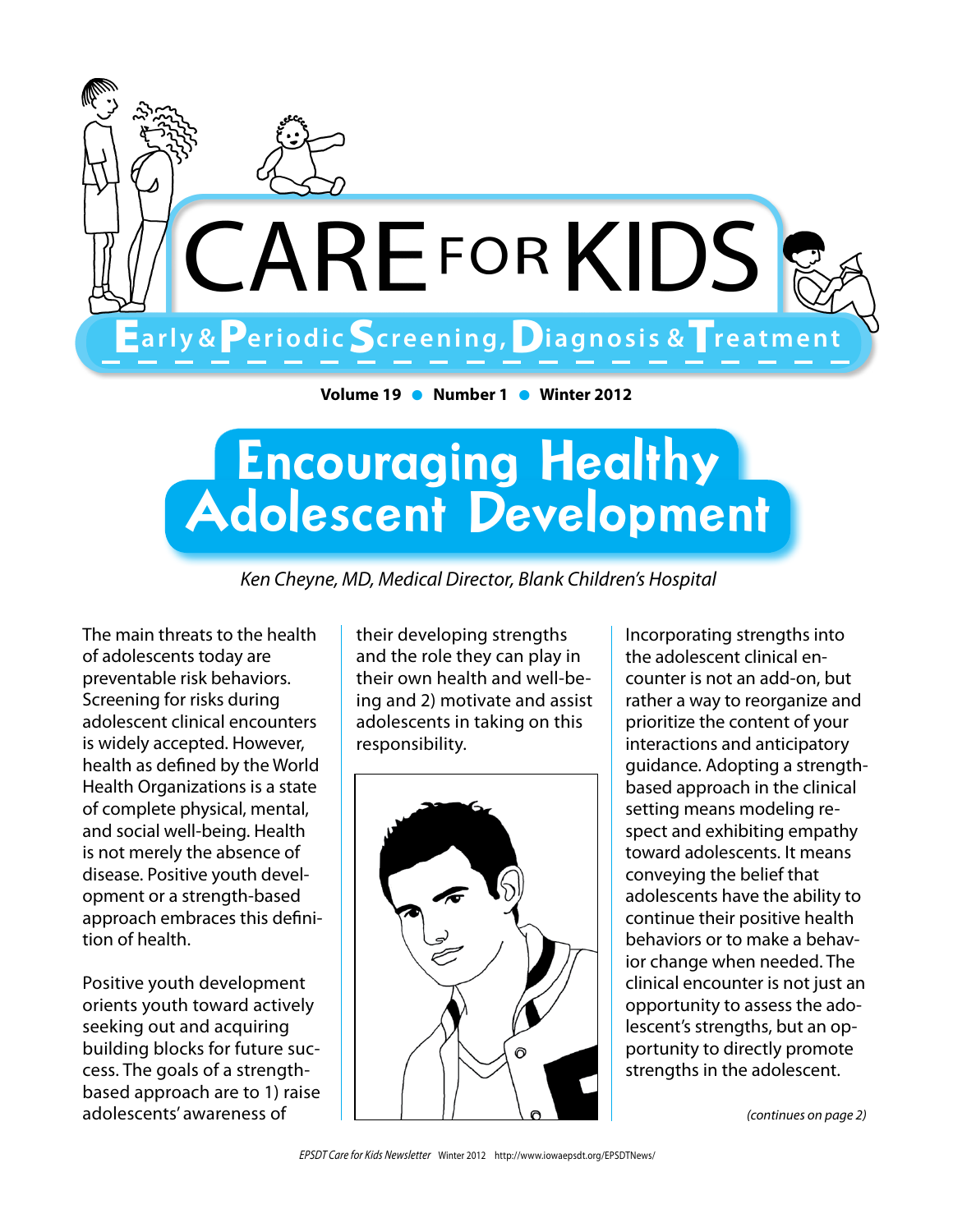#### **Encouraging HealthyAdolscent Development** *(continued from page 1)*

The Vermont Child Health Improvement Project (VCHIP) has integrated a strengthbased approach into primary care practices across the state. Their strength-based approach is based on Brendtro's Circle of Courage model, which integrates resilience research, traditional Native American philosophies of child-rearing, and the wisdom of early pioneers in education and youth work. The Circle of Courage portrays four universal growth needs: **belonging, mastery, independence,** and **generosity**.





The strength of **belonging** is a measure of the adolescent's connection with their family and community. The adolescent can say, "I am loved." One of the key insights from resilience research is that a caring relationship with at least one responsible adult is a positive, protective factor. Possible questions to assess the strength of belonging include:



- How do you get along with the people living in your home?
- What do you like to do together as a family?
- Do you have at least one friend or a group of friends with whom you are comfortable?
- How do you feel you "fit in" at school?
- Do you have at least one adult in your life who cares about you and to whom you can go if you need help?
- When you're stressed, who do you go to?

If the strength is present the provider may state, "You have many strong relationships in your life. I know this group of friends and adults must be a lot of help when times get tough." If absent, the provider could state, "It's important to develop relationships to help you. Can you think of some people you might be able to rely on when you need it?

The second strength in the Circle of Courage is **mastery** or competence. The adolescent can say, "I can succeed." Questions to assess the strength of mastery include:

- What are you good at? What do others tell you that you are good at?
- How are you doing in school?
- What do you like to do in your free time?
- What do you do to stay healthy?
- What are your responsibilities at school? At home?

If the adolescent is struggling in school, finding other areas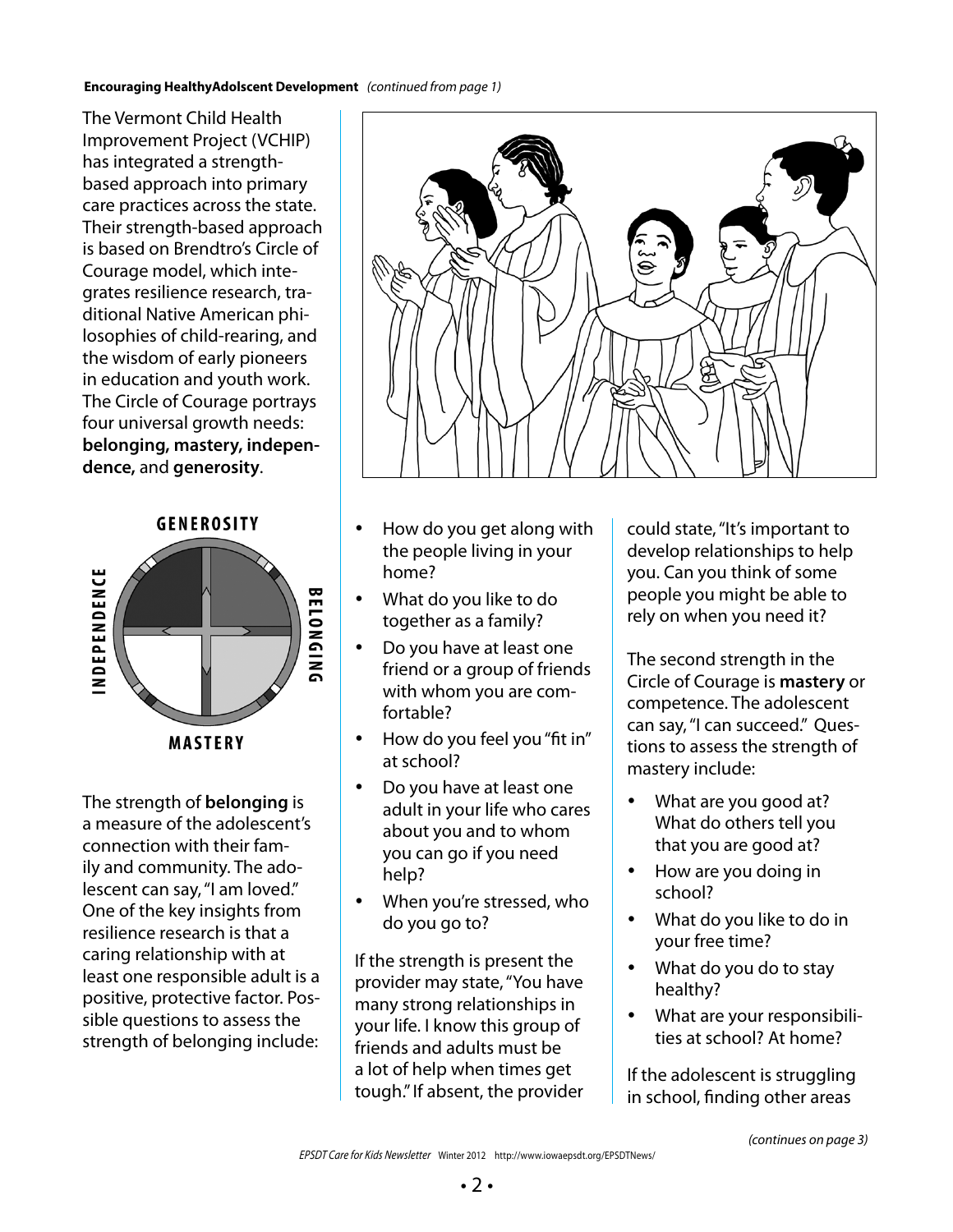#### **Encouraging HealthyAdolscent Development** *(continued from page 2)*

of mastery can be extremely important. If the strength is present a provider can praise the adolescent's mastery of various skills. If the strength of mastery is absent, the provider could say, "Becoming good at something (developing mastery) will help you feel good about yourself. What do you like to do?"



The third strength is **independence** or confidence. The adolescent can say, "I have the power to make decisions." Questions to assess the strength of independence include:

- Do you feel you have a say in your family rules and decisions?
- Do you take responsibility for your actions even when things don't work out or as you planned?
- Have you figured a way to control your actions when you're angry or upset?
- Everyone has stress in their lives. Have you figured out how to handle stress?
- How confident are you that you can make a needed change in your life?

One affirmation of the strength of independence is, "I'm impressed with your decision to stop hanging out with the group of friends who were making unhealthy decisions. I know it was difficult, but it showed independence on your part." If the strength is lacking, the provider may provide feedback such as "I wonder if there is something we can do to help you start finding your own way and developing your independence?"

The fourth strength in the Circle of Courage model is **generosity** or contribution/ character. The adolescent can say, "I have a purpose in my life." Questions to assess the strength of generosity include:

- What do you do to help others?
- How do you support your friends when they are trying to do the right thing?
- • What makes your parents proud of you?
- What do your friends like about you the most?
- What do you like about yourself?

If this strength is present the provider could state, "Your willingness to help out with

your brother's football team is great!" If absent the provider could say, "I'd like you to think about sharing your athletic skill with others, maybe some younger kids." Having a bulletin board in your office promoting volunteer opportunities or providing a list of volunteer opportunities in the community can help promote this strength.

In summary, positive youth development or a strength-based approach is a key strategy for promoting healthy development and reducing risky behaviors in adolescents. Used in conjunction with motivational interviewing, this approach can assist health care providers in promoting positive behavioral change in adolescents.

#### **References**

Brendtro L, Brokenleg M, Van Bockern S. *Reclaiming youth at risk: our hope for the future*. Bloomington, IN: National Education Service; 2002.

Duncan P, Garcia A, Frankowski B, et al. Inspiring Health Adolescent Choices: A Rationale for and Guide to Strength Promotion in Primary Care. J Adolescent Health 2007;41:525- 535.

Frankowski B, Leader I, Duncan P. Strength-based Interviewing. Adolescent Medicine: State of the Art Reviews 2009;20:22-40.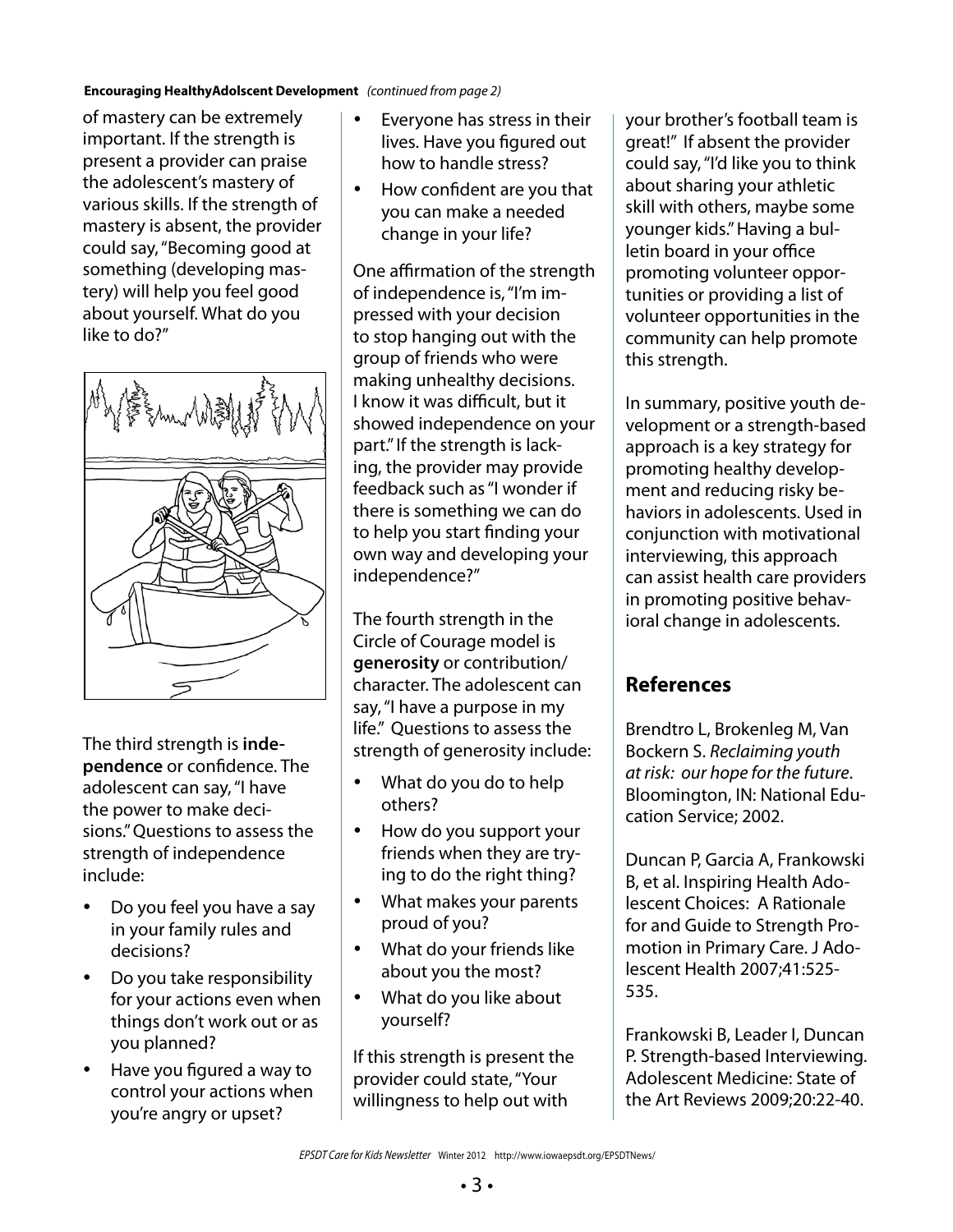# Sport-Related Concussion

*Andy Peterson MD MSPH FAAP Director, University of Iowa Sport Concussion Program*

This high school football season has been the first under Iowa's new youth sports concussion safety law. While athletes seem to be better protected under the new rules and awareness of concussion in sports has increased, there remains some confusion about the health care provider's role in evaluating and managing sport-related concussion. This review is meant to serve as a primer for health care providers who may care for concussed athletes.

A concussion is a disturbance in the function of the brain caused by an injury to the brain itself. Most concussed athletes will not have loss of consciousness, seizures, or other dramatic symptoms. Commonly, athletes will complain of symptoms such as headache, feeling in a fog, and difficulty concentrating. On physical examination, difficulties with memory and concentration are common. Occasionally, coaches or teammates will recognize poor play as the presenting sign of a concussion. For a complete review of the common signs and symptoms of concussion and the current (but lengthy) definition of concussion, please refer to the Consensus Statement from



the 3rd International Conference on Concussion in Sport (commonly called the Zurich Statement).

On April 7, 2011, the Iowa youth sports concussion law was signed into effect. This law covers student athletes in private and public schools in grades 7 through 12. All schools must educate student athletes, coaches, parents, and guardians of the risk of sport-related concussion and the danger of continuing to play after sustaining a concussion. In addition, athletes are required to report any signs or symptoms of concussion.

If an Iowa student athlete is observed by coaches or offi-

cials to have signs or symptoms consistent with a concussion, the athlete must be removed from practice or competition. They may not return to practice or competition until they have received written clearance from a licensed health care provider with training in the evaluation and management of concussion. The health care provider may be a physician, physician assistant, chiropractor, nurse practitioner, nurse, physical therapist, or licensed athletic trainer. However, they must have adequate training to competently evaluate and manage sport-related concussion.

Initial evaluation of concussion is focused on recognition. When an athlete sustains a concussive injury, exhibits signs of concussion, or complains of symptoms of a concussion, an initial evaluation of the athletes' symptoms, cognition, and neurological status should be performed. Typically, this is done using the standardized Sideline Concussion Assessment Tool (SCAT2), which is widely available and free of charge.

If an athlete demonstrates signs or symptoms of concussion on their SCAT2 evaluation,

*(continues on page 7*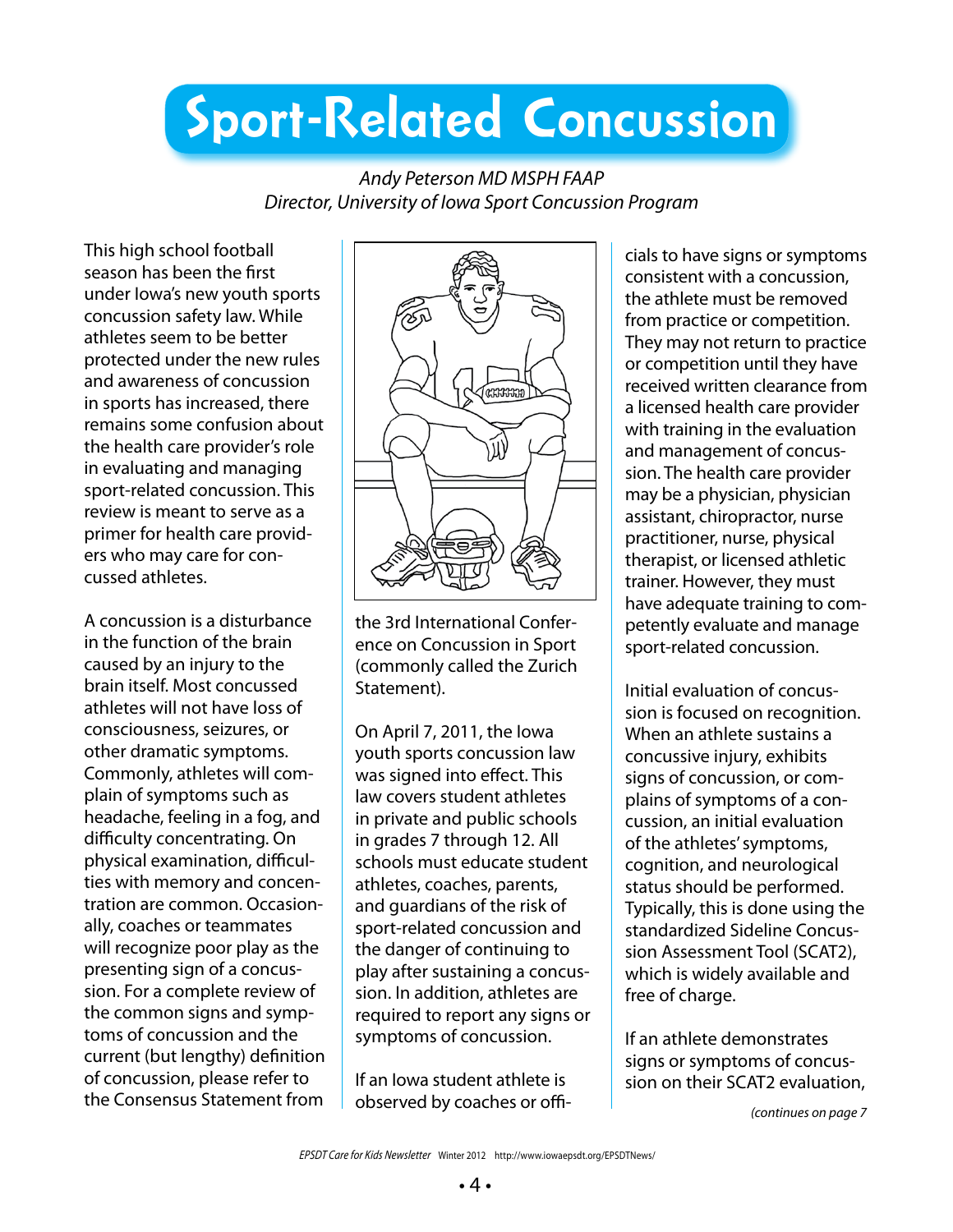## Heads Up: Concussion in High School Sports

## **A Fact Sheet for Parents and Students**

*The Iowa Legislature passed a new law, effective July 1, 2011, regarding students in grades 7 – 12 who participate in extracurricular interscholastic activities. Please note this important information from Iowa Code Section 280.13C, Brain Injury Policies:*

- (1) A child must be immediately removed from participation (practice or competition) if his/her coach or a contest official observes signs, symptoms, or behaviors consistent with a concussion or brain injury in an extracurricular interscholastic activity.
- (2) A child may not participate again until a licensed health care provider trained in the evaluation and management of concussions and other brain injuries has evaluated him/her and the student has received written clearance from that person to return to participation.
- (3) Key definitions: **"Licensed health care provider"** means a physician, physician assistant, chiropractor, advanced registered nurse practitioner, nurse, physical therapist, or athletic trainer licensed by a board. **"Extracurricular interscholastic activity"** means any extracurricular interscholastic activity, contest, or practice, including sports, dance, or cheerleading.

### What is a concussion?

 $\boldsymbol{\gamma}$ 

A concussion is a brain injury. Concussions are caused by a bump, blow, or jolt to the head or body. Even "getting your bell rung" or what seems to be a mild bump or blow to the head can be serious.

### What are the signs and symptoms of a concussion?

You cannot see a concussion. Signs and symptoms of concussion can show up right after the injury or may not appear or be noticed until days after the injury. If your teen reports one or more symptoms of concussion listed on the next page, or if you notice the symptoms yourself, keep your teen out of play and seek medical attention right away.

#### What parents/guardians should do if they think their child has a concussion:

- 1. **OBEY THE NEW LAW.**
	- a. Keep your child out of participation until s/he is cleared to return by a licensed healthcare provider.
	- b. Seek medical attention right away.
- 2. Teach your child that it's not smart to play with a concussion.
- 3. Tell all of your child's coaches and the student's school nurse about ANY concussion.

STUDENTS:If you think you have a concussion:

**Tell your coaches & parents—** Never ignore a bump or blow to the head, even if you feel fine. Also, tell your coach if you think one of your teammates might have a concussion.

#### **Get a medical check-up—**

A physician or other licensed health care provider can tell you if you have a concussion, and when it is OK to return to play.

## **Give yourself time to heal—**

If you have a concussion, your brain needs time to heal. While your brain is healing, you are much more likely to have another concussion. It is important to rest and not return to play until you get the OK from your health care professional.

## IT'S BETTER TO MISS ONE CONTEST THAN THE WHOLE SEASON.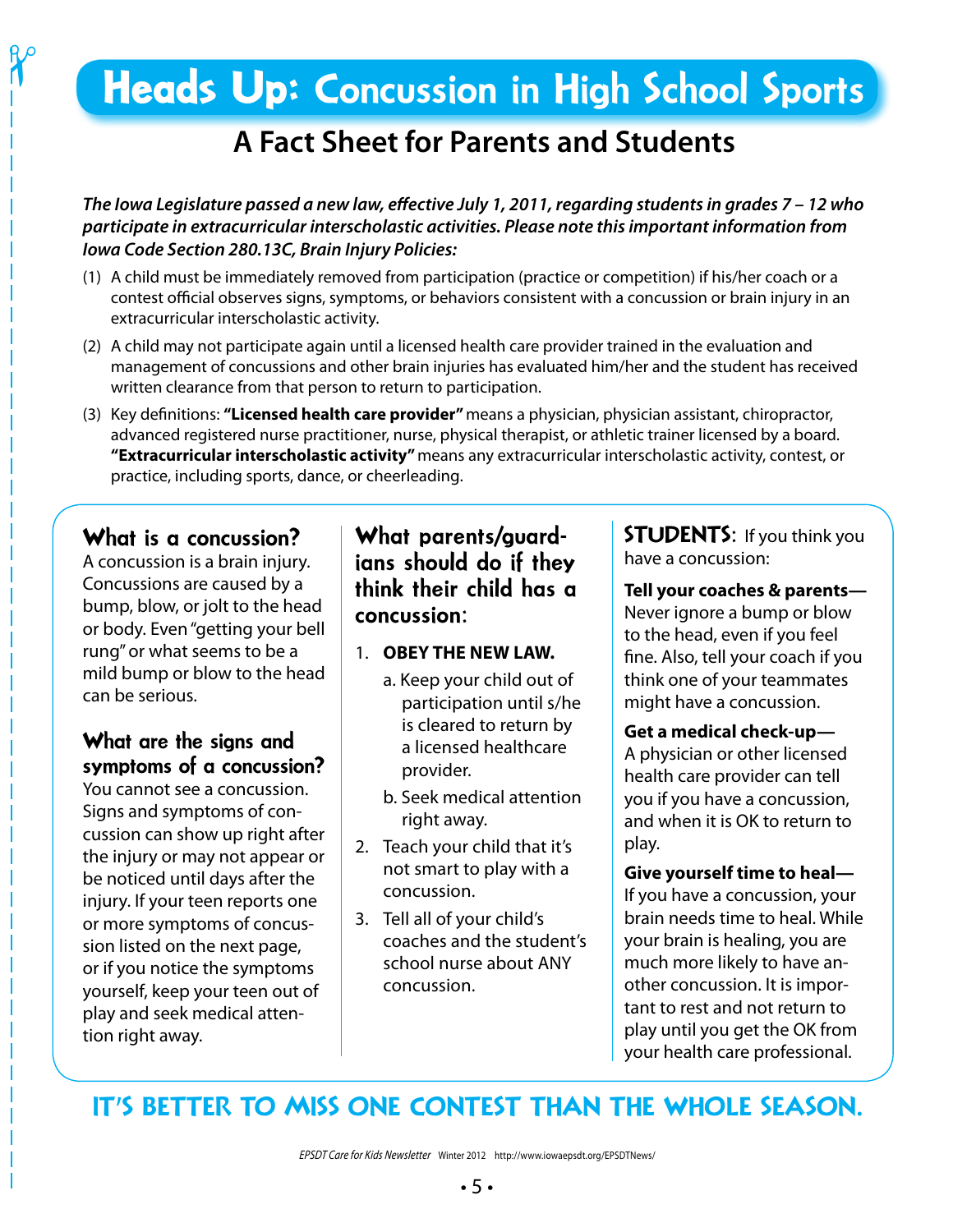## *Signs and Prevention of Concussion*

## Signs of Concussion

#### **Reported by Students:**

- $\blacklozenge$  Headache or "pressure" in head
- $\blacklozenge$  Nausea or vomiting
- $\blacklozenge$  Balance problems or dizziness
- $\bullet$  Double or blurry vision
- $\blacklozenge$  Sensitivity to light or noise
- $\blacklozenge$  Feeling sluggish, hazy, foggy, or groggy
- Concentration or memory problems
- $\bullet$  Confusion
- Just "not feeling right" or "feeling down"

#### **Observed by Parents or Guardians:**

- Appears dazed or stunned
- $\bullet$  Is confused about assignment or position
- $\blacklozenge$  Forgets an instruction
- $\bullet$  Is unsure of game, score, or opponent
- $\bullet$  Moves clumsily
- $\blacklozenge$  Answers questions slowly
- $\triangle$  Loses consciousness (even briefly)
- $\blacklozenge$  Shows mood, behavior, or personality changes
- $\triangle$  Can't recall events prior to hit or fall
- Can't recall events after hit or fall



 $\gamma$ 

## PARENTS: How can you help your child prevent a concussion?

Every sport is different, but there are steps your children can take to protect themselves from concussion and other injuries.

- $\blacksquare$  Make sure they wear the right protective equipment for their activity. It should fit properly, be well maintained, and be worn consistently and correctly.
- $\blacksquare$  Ensure that they follow their coaches' rules for safety and the rules of the sport.
- $\blacksquare$  Encourage them to practice good sportsmanship at all times.

Adapted from the Iowa High School Athletic Assn. (**www.iahsaa.org**). Information on concussions provided by the Centers for Disease Control and Prevention (**www.cdc.gov/Concussion**).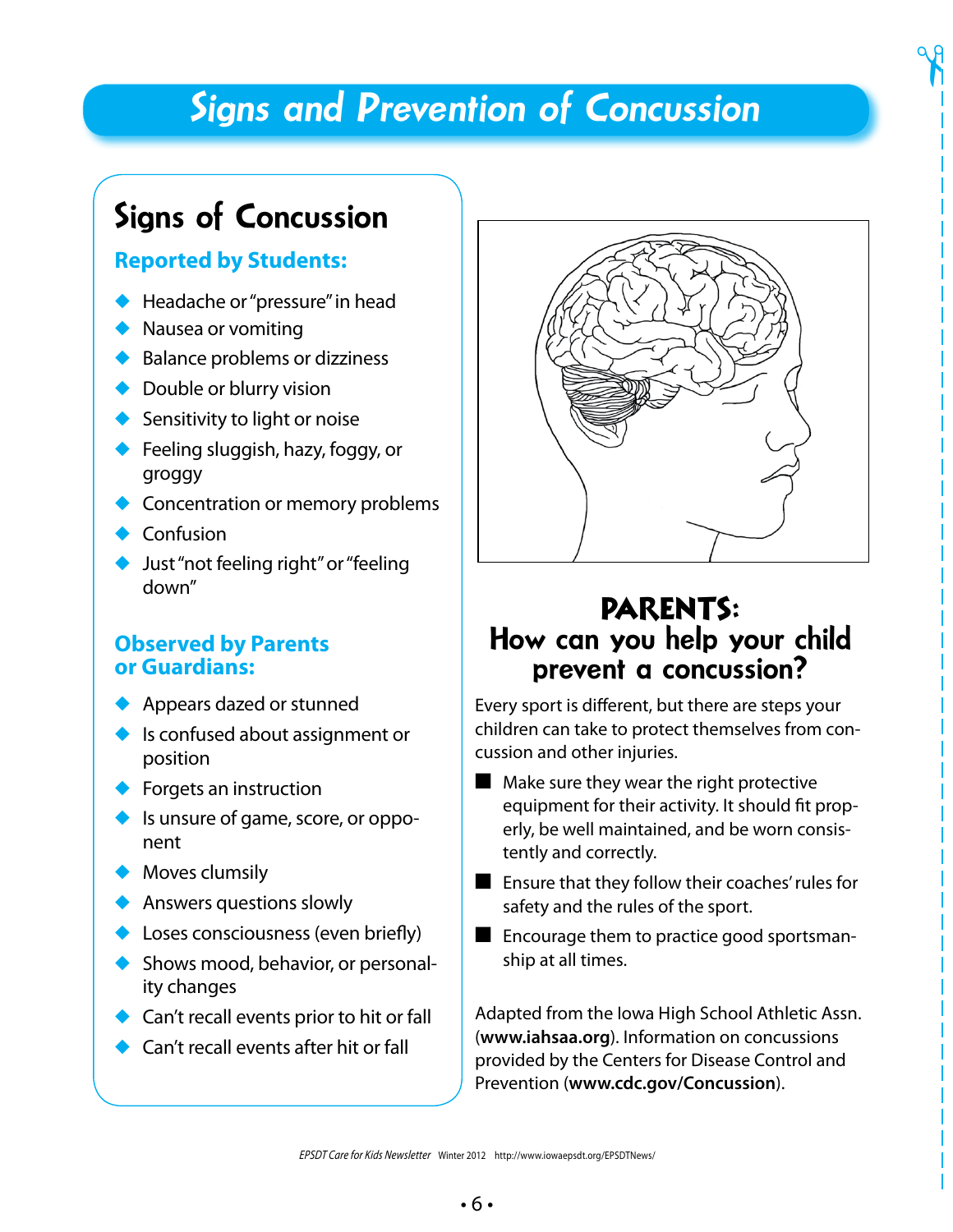they should be excluded from practice and competition for that day. Neuroimaging studies (CT, MRI, etc) are needed only if an athlete demonstrates progressive neurologic decline or has focal neurologic deficits.

In the days following a concussion, the athlete should be encouraged to engage in as much physical and cognitive rest as possible and the athlete's symptom score (a portion of the SCAT2) should be monitored frequently. Once the symptom score returns to normal, a graduated, return-toplay protocol can be employed to help the student athlete return to play safely:

- 1. Easy cardiovascular exercise (such as easy jogging)
- 2. Harder cardiovascular exercise (such as sprints or line drills)
- 3. Easy strength exercise (such as push-ups or light weight lifting)
- 4. Harder strength exercise (such as pull-ups or heavy weight lifting)
- 5. Non-contact sport specific drills
- 6. Contact sport—specific drills
- 7. Full practice and competition

Typically, each phase is completed over the span of one calendar day. If an athlete redevelops signs or symptoms of concussion during the return-



to-play protocol, progression should be stopped and the athlete should be rested for one to two days before restarting the protocol at the previous best symptom-free level. Rarely, an athlete may progress through the protocol at a faster rate, but this should only be attempted under the supervision of an expert in concussion management.

Computer-based neurocognitive testing (CNT) is an additional tool to help providers decide when a student may return safely to sport. Ideally, an athlete will have a baseline test score from before their injury. Following resolution of concussion symptoms, CNT can be used to ensure that the athlete has recovered fully from their injury. Modern CNT is very sensitive for persistent neurocognitive dysfunction due to concussion. Once an athlete's CNT has returned to baseline, a provider can be reassured that the athlete's brain has recovered enough to allow safe return to play. CNT should only be administered and interpreted by providers who are well trained in CNT evaluation.

Rarely, an athlete has persistent signs or symptoms of concussion. These athletes may benefit from medications or a concussion rehabilitation program. These treatments should only be undertaken by providers who are experts in concussion management.

By monitoring our student athletes for signs and symptoms of concussion, monitoring for complete resolution, and using a graduated return-toplay protocol, we can minimize the dangers of sport-related concussion.

#### **References**

McCrory P, Meeuwisse W, Johnston K, Dvorak J, Aubry M, Molloy M, et al. Consensus Statement on Concussion in Sport: the 3rd International Conference on Concussion in Sport held in Zurich, November 2008. *Br J Sports Med*. 2009;43 Suppl 1:i76-90.